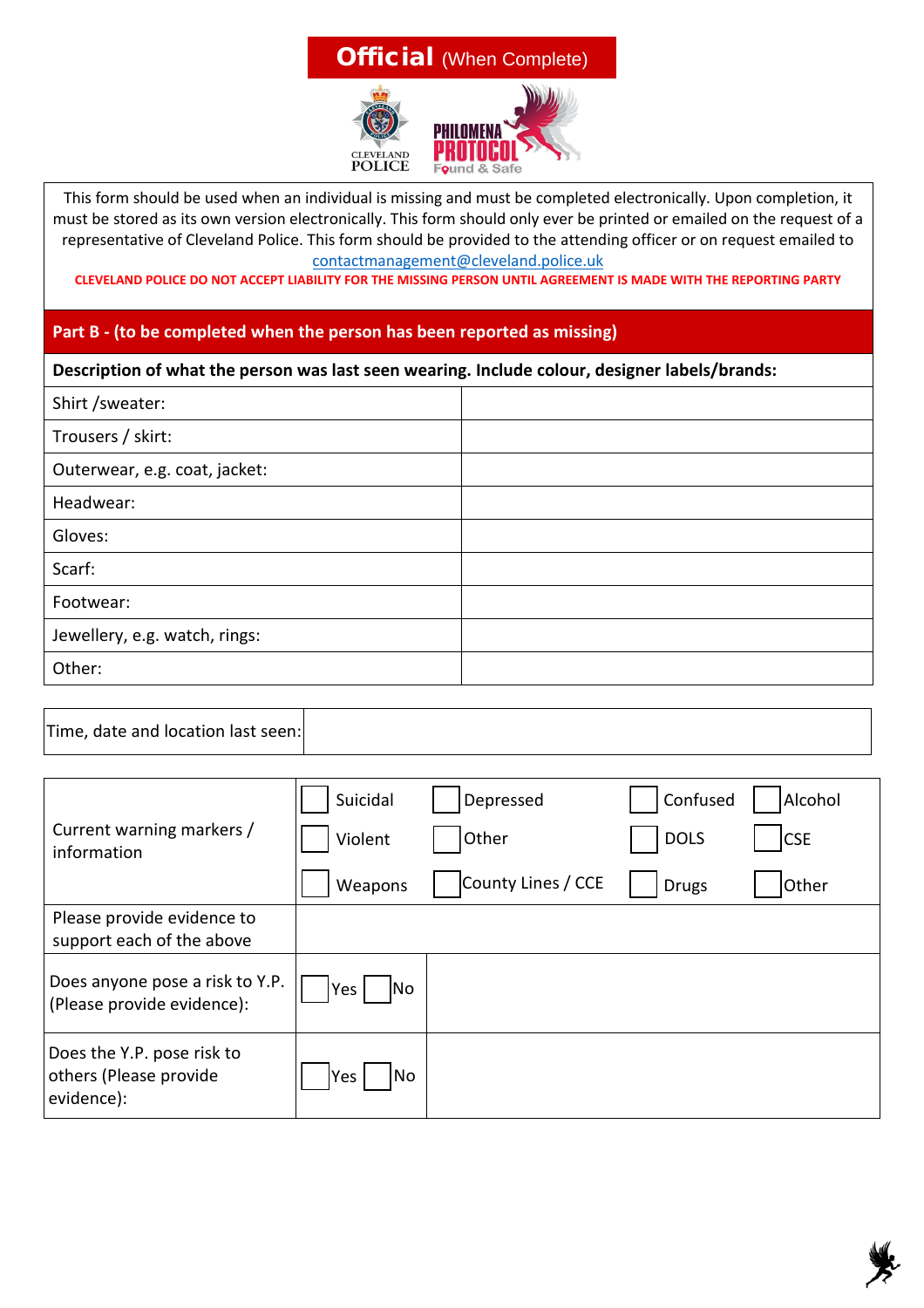|                                                                               | <b>Official</b> (When Complete)                                                                        |     |     |           |
|-------------------------------------------------------------------------------|--------------------------------------------------------------------------------------------------------|-----|-----|-----------|
| Media release approved?                                                       | No On-call manager aware?<br>Yes                                                                       |     | Yes | <b>No</b> |
|                                                                               | Persons informed of child missing (example parent, E.D.T., social worker, professionals involved etc): |     |     |           |
|                                                                               |                                                                                                        |     |     |           |
| Details of other staff on duty at the time of missing report.                 |                                                                                                        |     |     |           |
|                                                                               |                                                                                                        |     |     |           |
| Any other information that may be of help to the Police:                      |                                                                                                        |     |     |           |
|                                                                               |                                                                                                        |     |     |           |
|                                                                               |                                                                                                        |     |     |           |
|                                                                               | This section should be completed in conjunction with the premises searched Form.                       |     |     |           |
|                                                                               | Have you searched the address the young person is missing from?                                        | Yes | No  |           |
| Have you completed and marked off the areas searched as per<br>premises plan? |                                                                                                        | Yes | No  |           |
| Name and position of person searching:                                        |                                                                                                        |     |     |           |
| Have you searched the young person's bedroom?                                 |                                                                                                        | Yes | No  |           |
| Name and position of person searching:                                        |                                                                                                        |     |     |           |
| Please detail any information or items located:                               |                                                                                                        |     |     |           |
|                                                                               |                                                                                                        |     |     |           |
|                                                                               |                                                                                                        |     |     |           |
|                                                                               |                                                                                                        |     |     |           |
|                                                                               |                                                                                                        |     |     |           |
| Please detail any information or items missing:                               |                                                                                                        |     |     |           |
|                                                                               |                                                                                                        |     |     |           |
|                                                                               |                                                                                                        |     |     |           |
|                                                                               |                                                                                                        |     |     |           |